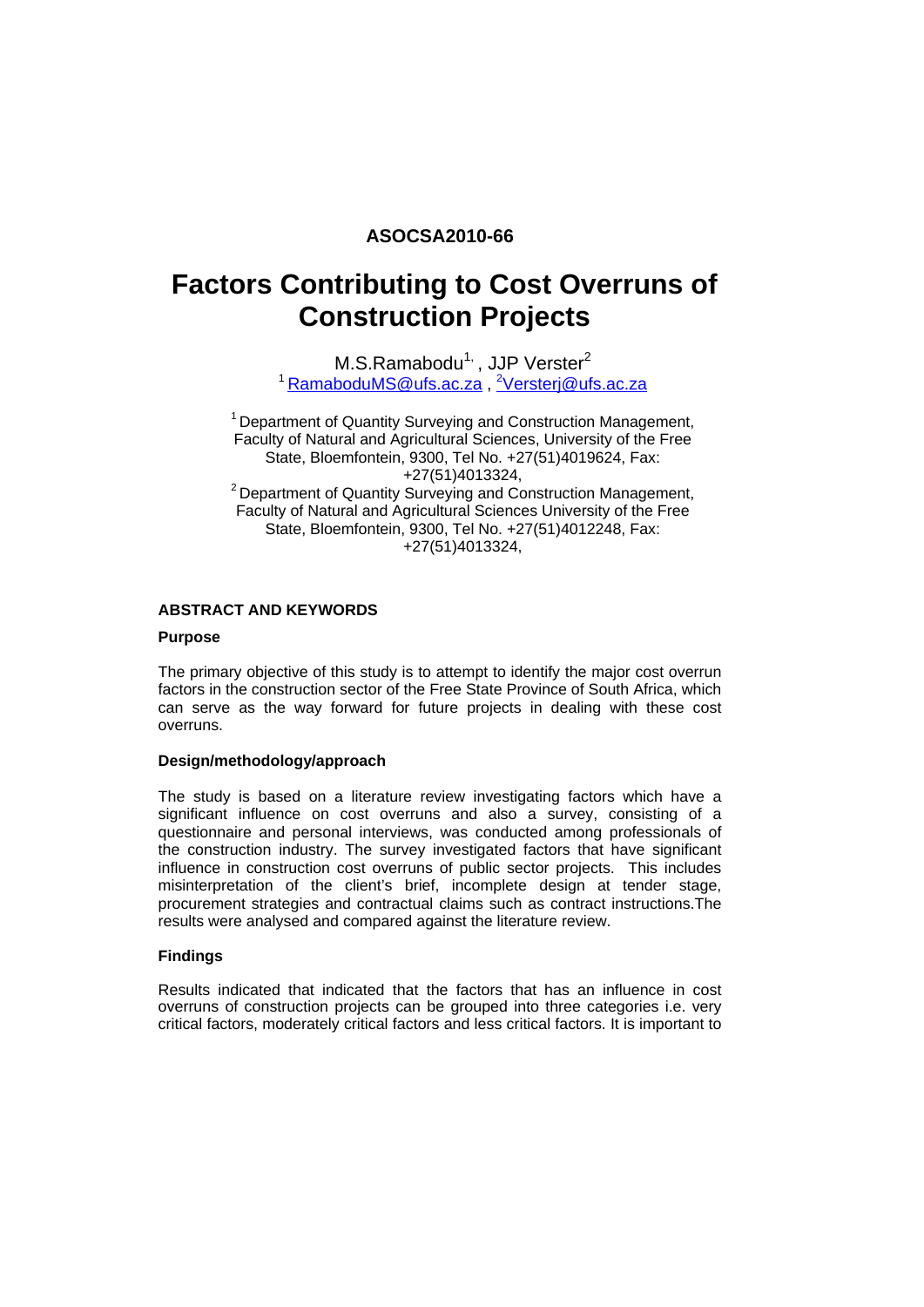note that major attention still need to be given to all these factors collectively as they all contribute to cost overruns of construction projects

## **Value**

This paper recommends that there is a significant need to identify factors that may influence construction cost overruns and to address these factors as early as the inception of the project. The results thereof will bring about a significant decrease in the occurrence of cost overruns and improve the cost performance on public sector projects.

## **Keywords**

## **Cost overrun, construction; public sector projects**

## **1. INTRODUCTION**

In the past several decades, large construction projects have been known for their cost overruns and late completion times (Pickrell 1990; Flyvberg Holm & Buhl, 2003). Many factors are responsible for these cost overruns such as underestimation of costs to make the projects more viable, addition of scope during later stages of project planning and even during construction, changed conditions, etc. One of the most important contributing factors to the magnitude of cost overrun in large transportation projects are project delays. Furthermore, the length of project development phase from planning to construction seems to be a major factor in the extent of cost overrun (Flyvbjerg, Holm & Buhl, 2004). The longer, larger projects tend to be more prone to cost overruns (Touran and Lopez, 2006:1).

Maher and McGoey-Smith, (2006: 2) indicated that large transportation infrastructure projects are often significantly over budget. This phenomenon has been dubbed in the media as the "Big dig Syndrome" in reference to the Boston Central Artery system which was originally slated to cost \$3 billion and is now heading towards \$15 billion, as it reaches completion.

Not only is this syndrome solely a North America one; Europe's Channel Tunnel and London Underground's Jubilee Line were notoriously over budget. Budget overruns are common in other industries; almost all of Canada's recent oil sands infrastructure projects have been reported as being significantly over budget. Note that these projects are owned and financed within the private domain.

Flyvbjerg and colleagues have studied the phenomenon of cost overruns on transportation mega projects systematically (Flyvbjerg, Holm & Buhl, 2002; Flyvbjerg et. al., 2004; Flyvbjerg, 2005). In a study of 258 transportation mega projects spanning 80 years and several countries, the authors report that:

• costs are underestimated in almost 90% of projects,

| Proceedings 5th Built Environment Conference                   | 18-20 July 2010         |
|----------------------------------------------------------------|-------------------------|
| Factors contributing to cost overruns of construction projects | Durban South Africa     |
|                                                                | ISBN: 978-0-620-46703-2 |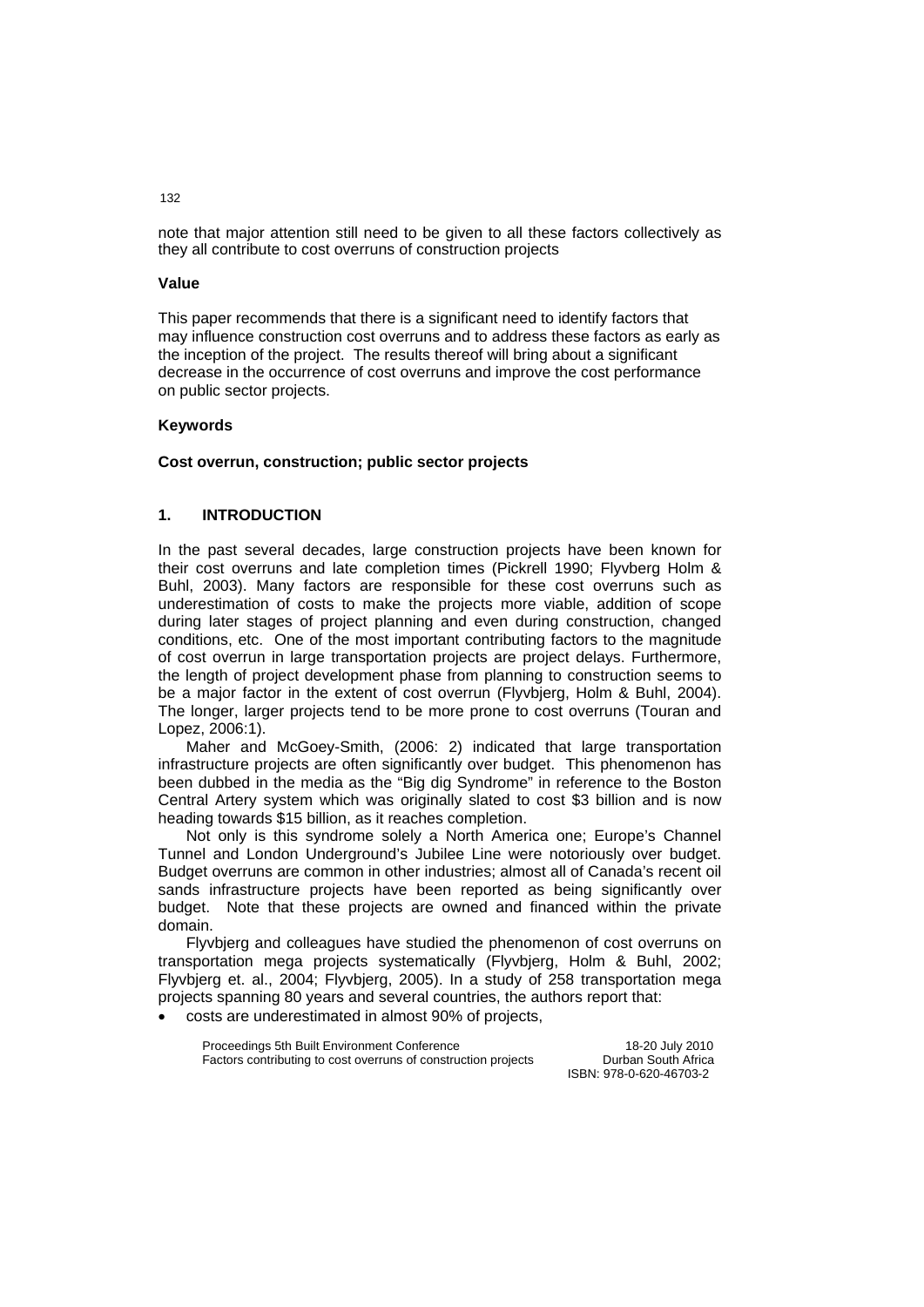- actual costs are on average 28% higher than estimated costs,
- cost overruns are independent of geographic location
- percentage overruns increase with the size of project and
- cost estimation has not improved over time Maher & McGoey-Smith, (2006: 3)

## **1.1 Which Projects get Build?**

Flyvbjerg, (2005: 1) found it isn't necessarily the best ones, but those projects for which components best succeed in conjuring a fantasy world of underestimated costs, overestimated revenues, undervalued environmental impacts and overvalued regional development effects.

Flyvbjerg survey, the first and largest of its kind, looked at several hundred projects in more than 20 countries. Marchiavelli seems to have been Chief Adviser on these projects with his observation that "prices who have achieved great things have been those … who have known how to trick men with their cunning, and who, in the end, have overcome those abiding by honest principles". In fact there seemed to be a formula at work:

(underestimated costs)

+(overestimated revenues)

+(undervalued environmental impacts)

+(overvalued economic development effects)

=(project approval

 Many project proponents don't hesitate to use this Machiavellian formular for project approval, even if it means misleading parliaments, the public and the media about the costs and benefits of projects. The result is an unhealthy "survival of the unfittest" for large public works and other construction projects Flyvbjerg, (2005:1).

## **1.2 Do Projects Grow Larger over Time?**

Project size matters to cost escalation, as found above for bridges and tunnels. But even for projects where increased size correlates with neither bigger percentage cost escalations nor larger risks of escalation, as found for rail and road projects, it should be pointed out that there may be good practical reasons to pay more attention to – and use more resources to prevent – cost escalation in larger projects than in smaller ones.

For instance, a cost escalation of, say, 50% in a US\$5 billion project would typically cause more problems in terms of budgetary, fiscal administrative and political dilemmas than would the same percentage escalation in a project costing, say, US\$5 million. If project promoters and owners wish to avoid such problems, special attention must be paid to cost escalation for larger projects Flyvbjerg, Holm and Buhl, (2004: 10-11).

| Proceedings 5th Built Environment Conference                   |  |
|----------------------------------------------------------------|--|
| Factors contributing to cost overruns of construction projects |  |

18-20 July 2010 **Durban South Africa** ISBN: 978-0-620-46703-2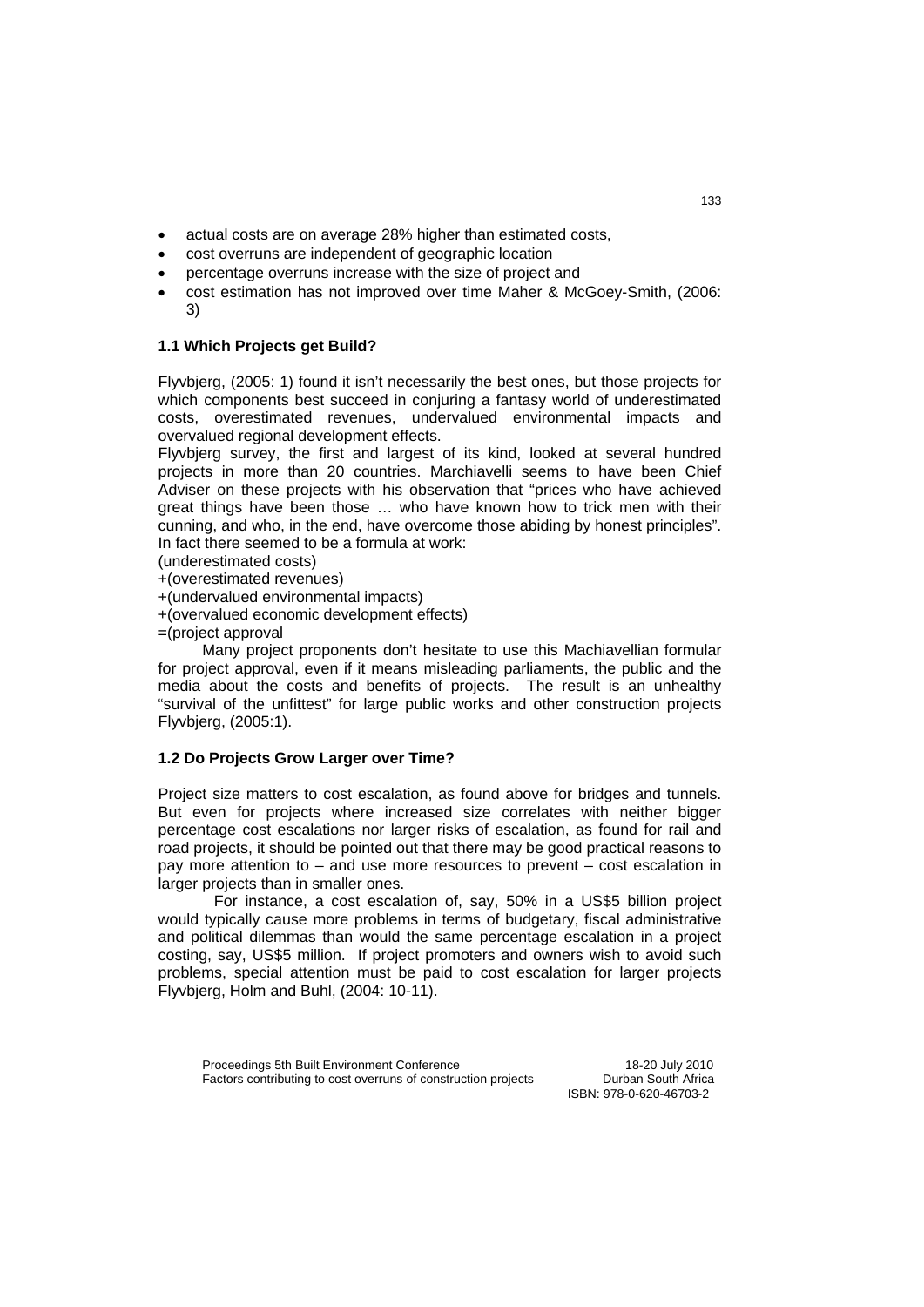## **1.3 Project Risk**

Lee, (2008: 2) said that projects are inherently risky due to their long planning horizons and complex interfaces. The project scope or level of ambition will often change significantly during project development and implementation.

## **1.4 The Influence of Design on Cost**

Kirkham (2007:4), considered the relationship between costs of buildings and procurement, where procurement is the method by which buildings are delivered to the client. Whereas Flanagan & Tate (1997:8) consider cost planning as a system that relates the design of a building to its cost, taking full account of quality, utility and appearance, the cost is planned to be within the economic limit of expenditure. Cost planning procedures are applied in an attempt to reduce the amount of recourses (and therefore cost) incurred during each stage of the development process, including design, construction, operation and maintenance, and subsequent replacement.

Kirkham (2007:3) referred back to biblical times in order to trace the origins of cost planning, and the reading they quoted from St Luke (Ch.14) gives a fascinating insight:

"Would anyone think of building a tower without first sitting down and calculating the cost, to see whether he/she could afford to finish it? Otherwise, once the foundations have been laid and he/she cannot complete it, all the onlookers will. "There is the man" they will say "who started to build and could not finish".

Whilst there are clearly metaphorical connotations within this reading, the point is pretty clear. To build well you must first plan. Interestingly, the final part of the reading is a harrowing reminder to many clients and builders in today's society who have not taken heed of good budgetary management (Kirkham, 2007:3).

The UK in particular has seen a rapid increase in construction output since the year 2000, but allied to this has been an increasing focus on project budgets, and moreover the ability to deliver these projects at the projected cost. Sadly, several high profile construction projects in the UK have been plagued with problems over programme and budget. With public sector construction projects there is a strong emphasis on meeting the budget, so when the project runs into financial difficulties, the taxpayer and media become rather unsympathetic. Some recent examples include the following (Kirkham, 2007:3):

## **1.5 Causes of overruns**

Love (2011: 2) indicated that high profile infrastructure projects that experience cost and time problems or contractual disputes attract media attention as the community contribute to funding their delivery. Several notable projects in recent

| Proceedings 5th Built Environment Conference                   | 18-20 July 2010         |
|----------------------------------------------------------------|-------------------------|
| Factors contributing to cost overruns of construction projects | Durban South Africa     |
|                                                                | ISBN: 978-0-620-46703-2 |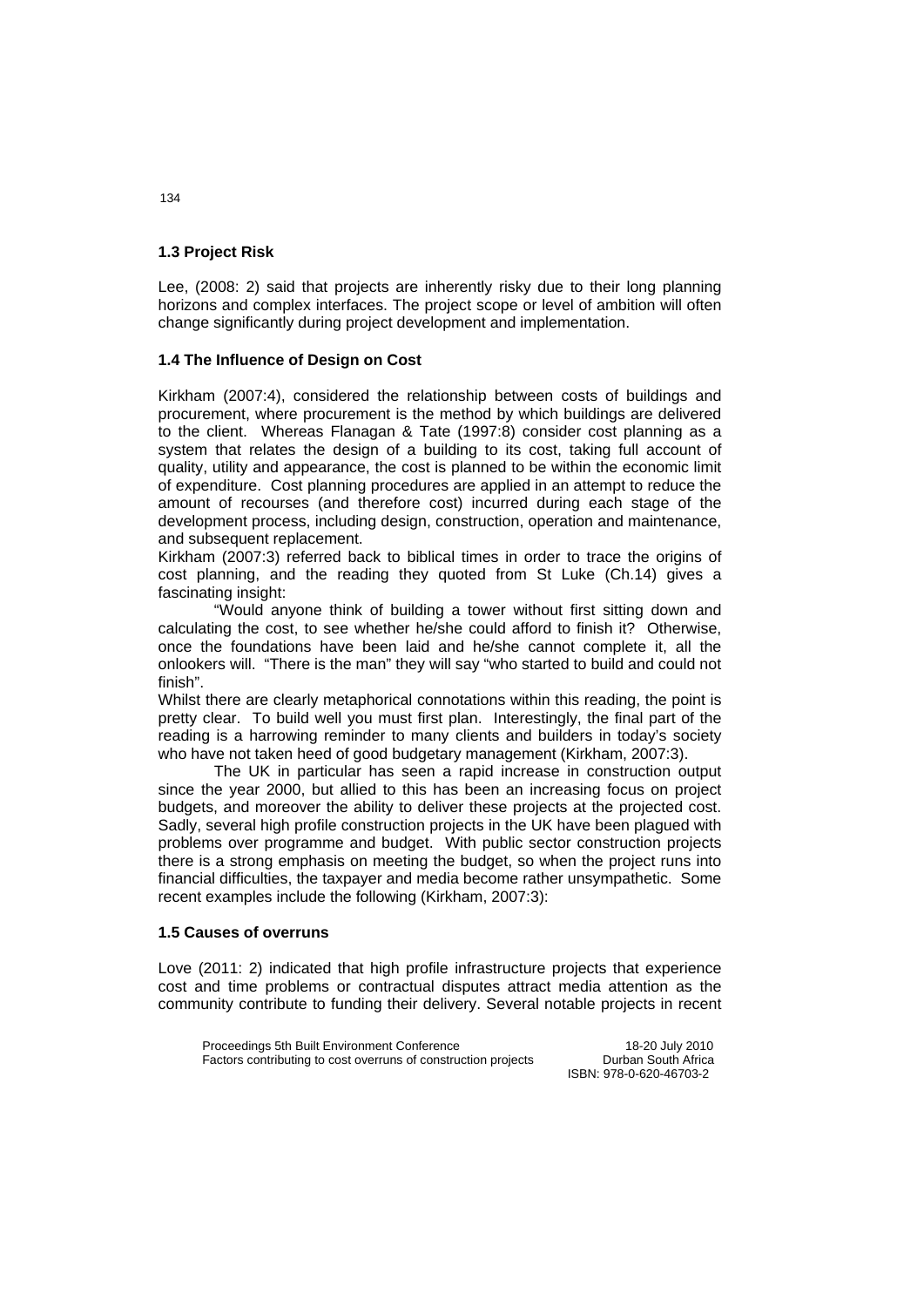times include Denver' s US\$5 billion airport that experienced a cost overrun of 200%, the DKK 800 million Oresund bridge that experienced a 68% cost overrun (Flyvberg *et al*., 2003), and the Scottish Parliament Building which was over 3 years late and experienced more than a 900% cost overrun (Love, 2011). In Australia, several large scale social infrastructure projects (i.e., hospitals, law and order, museums, schools, recreational facilities), have experienced considerable delays due to poor project governance and design errors (Love, (2011: 2).

More contemporary examples of this phenomenon include the Western Australian Perth Arena that had an original contract value of A\$168 million but is forecast to cost more than three times this amount, and be delivered at least three years later than expected.

South Africa, has also experienced some recent notable cost overruns in several large scale projects, examples are the soccer city stadium in Johannesburg built for R3,3 billion and experienced a cost overrun of 58% (Davie, 2010: online). Greenpoint stadium in Cape Town experienced a 50% cost overrun (Van Gass, 2007: online). Moses Mabhida stadium in Durban also experienced a cost overrun of 38% (Venter, 2009: online and Piliso, 2009: online).

Flyvberg *et al*. (2005) has suggested that average cost overruns for infrastructure projects can range between 20.4% for roads, 33.8% for bridges and tunnels and 44.7% for rail. In contrast, Love *et al*. (2010) report significantly lower levels of average cost overrun, with roads 13%, and bridges 5.5%. This observed

differential can be explained by the monetary value of projects. Flyvberg *et al*." s (2005) research focused on mega-projects with contract values in excess of US\$1 billion, whereas the contract value of Love *et al.*s*'* (2010) work was considerably smaller with an average contract value of A\$33 million. Credence should therefore be given to Flyvberg *et al*.s (2004) assertion that a positive correlation exists between contract value and cost overrun.

According to Flyvberg *et al*. (2009) there are two rudimentary reasons why projects experience cost overruns. Firstly, strategic misrepresentation, which is an Orwellian euphemism for describing deceptive actions used by politicians and planners to ensure that projects proceed. Secondly, optimum bias, which encapsulates the systematic tendency for decision makers to be over-optimistic about the outcome of, planned actions. This includes over-estimating the likelihood of positive events and under-estimating risk and loss. The United Kingdom (UK) government has acknowledged that optimism bias is a problem in the planning and budgeting infrastructure projects and developed measures for dealing this with problem.

Love, (2011:12) many pathogen errors in engineering firms are based on practices (i.e. those pathogens from people's deliberate practices) that attempted to solve a particular problem. Further individuals may repeat inappropriate practices, such as taking short cuts and not following due processes. When a practice provides an individual with a satisfactory outcome then this practice is used again on future projects irrespective of its suitability.

| Proceedings 5th Built Environment Conference                   | 18-20 July 2010     |
|----------------------------------------------------------------|---------------------|
| Factors contributing to cost overruns of construction projects | Durban South Africa |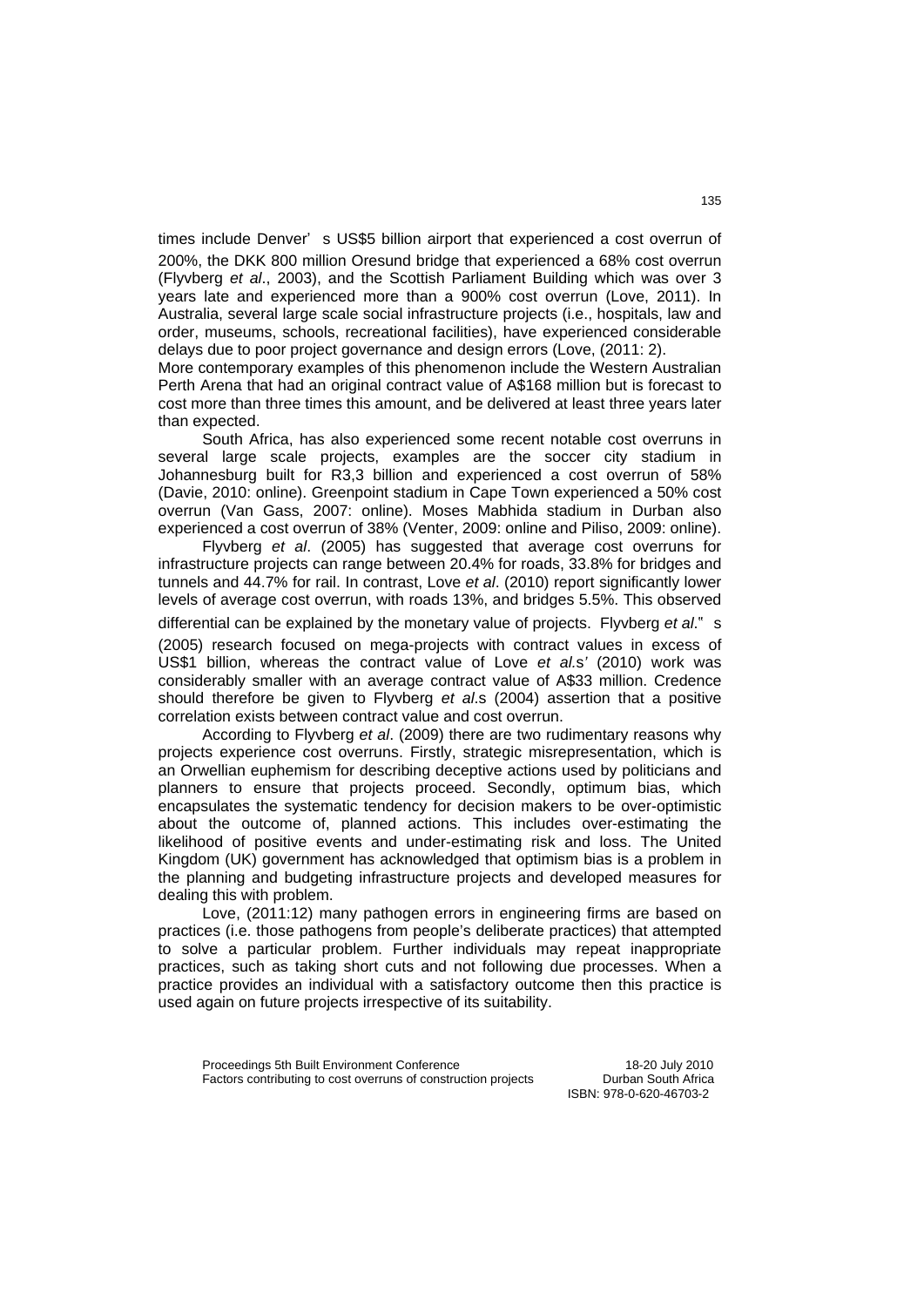## **1.6 Causes of error**

The relationship between strategic misrepresentation and optimum bias with cost overruns implicitly assumes causality in terms of counterfactual dependence of the effect on the cause: the cause is rendered counterfactually necessary for the effect (Love, 2011:13). For instance, to say that strategic misrepresentation caused a cost overrun is to say if the misrepresentation had not occurred, then the cost overrun would not have ensued. To be more precise, causality can be defined by reference to a causal chain of counterfactually dependent events, where a sequence of events (*C*,*E*,*F*..) is a chain of counterfactual dependence if *E* counterfactually depends on *C*, *E* counterfactually depends on *F* and so on. Basically, Love (2011) asserted that "one event is a cause of another if and only if there exists a causal chain leading from the first to the second" (Love, 2011:13).

Flyvbejerg, Holm and Buhl, (2002:282) conclude that the error of underestimating costs is significantly much more common and much larger than the error of overestimating costs. Furthermore Flyvbejerg et al (2002:285) ask the question of whether project promoters and forecasters have become more or less inclined, over time, to underestimate the costs of transportation infrastructure projects. If underestimation were unintentional and related to lack of experience or faulty methods in estimating and forecasting costs, then we would expect underestimation to decrease over time. Better methods have been developed and more experience gained through the planning and implementation of more relevant complex projects. It is therefore concluded that cost underestimation has not decreased over time. Underestimation today is in the same order of magnitude as it was 10, 30 and 70 years ago.

## **2. OBJECTIVE OF THE STUDY**

The objective of the study was to identify the factors influencing cost overruns and rank them in order of significance to raise the level of awareness. The objective was achieved through a questionnaire survey. From the existing research finding, it was possible to identify the factors that influence cost overruns. These were organised in a questionnaire designed to enable respondents to add any other factor that they considered necessary for inclusion in the list of 21 factors. The questionnaire was supported by, informal interviews and discussions with some of the respondents.

#### **3. RESEARCH: SURVEY ON FACTORS CAUSING COST OVERRUNS**

The purpose of the survey was to establish the factors causing cost overruns and to evaluate the influence these factors have on cost overruns. The survey was sent to 25 professionals in the construction industry, comprising architects, engineers, quantity surveyors, project managers and contractors.

| Proceedings 5th Built Environment Conference                   | 18-20 July 2010         |
|----------------------------------------------------------------|-------------------------|
| Factors contributing to cost overruns of construction projects | Durban South Africa     |
|                                                                | ISBN: 978-0-620-46703-2 |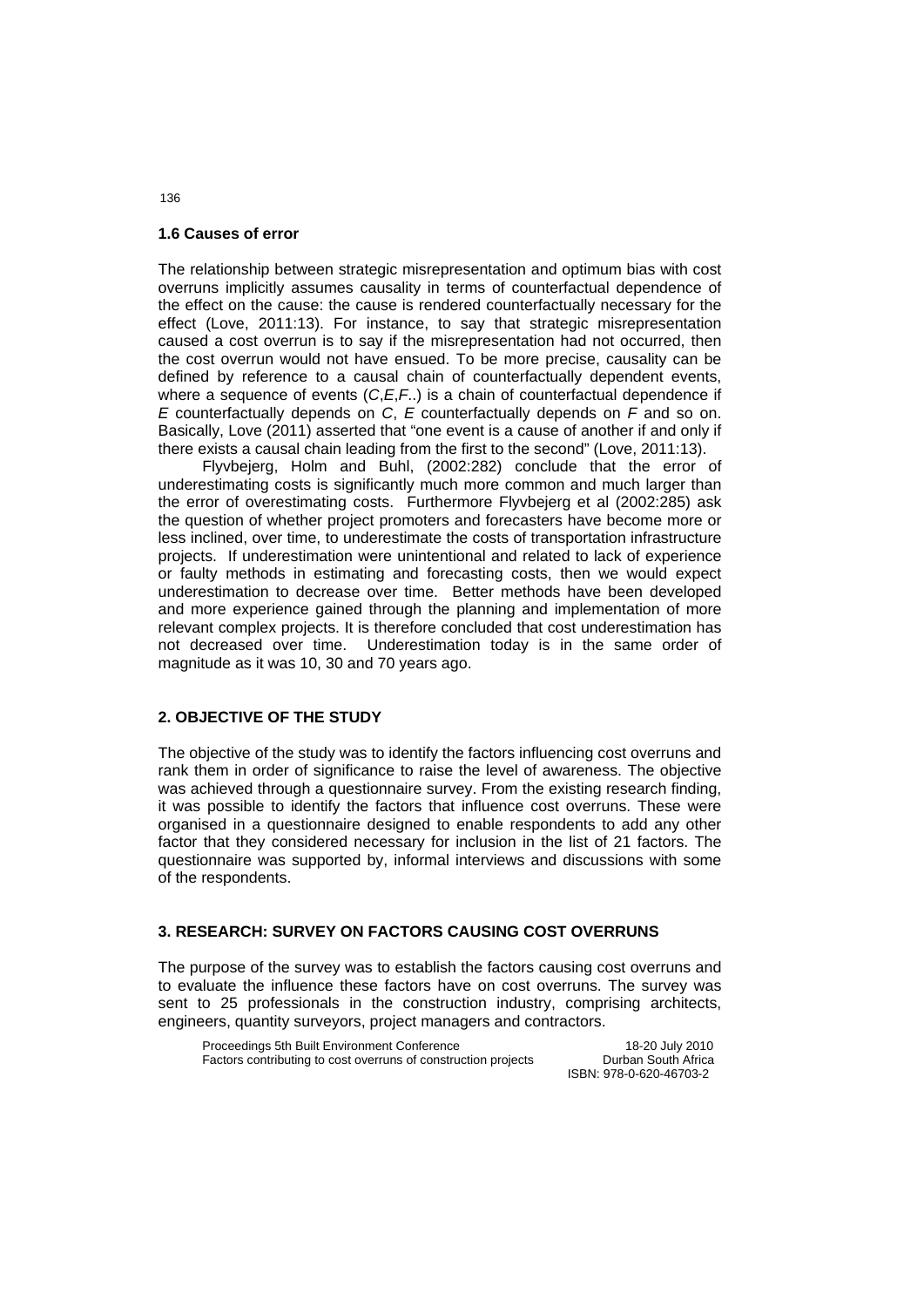These professionals comprised consultants in the private sector and professionals in public service, with some experience of the Free State situation. Responses to the questionnaire were received from twenty one (84%) of these professionals. The identification of the factors as well as evaluation of their impact is seen as important for future management of projects. This knowledge will enable project managers and project facilitators to concentrate on the most critical influences in respect of the control of costs on property development projects.

## **4. RESULTS AND FINDINGS**

The first question was directed towards the establishment of whether construction cost overrun is seen as a problem in the Free State Province of South Africa. All the respondents considered cost overruns as a problem that needs to be addressed. Respondents did not consider all the factors listed to have a significant or equally important influence. According to respondents, the importance of factors on cost overruns may be divided into three categories i.e. very critical factors, moderately critical factors and less critical factors. However, all these factors should not be ignored in any given project.

 Five factors were considered to be very critical, (valued at between 70% and 80%) contributing to cost overruns (Figure 2).



**Figure 2:** Five very Critical Factors of cost overruns

The five critical factors considered by the respondents and indicated by them as very critical, is shown in Figure 1 with importance of between 65% and 85%. Changes in scope of work on site by the client seemed to be the one with the most influence according to the respondents, but cannot be seen as controllable by the design team and is thus not seen as cost overrun related to budget items and must be equated for through an approval process driven by the client body.

| Proceedings 5th Built Environment Conference                   | 18-20 July 2010         |
|----------------------------------------------------------------|-------------------------|
| Factors contributing to cost overruns of construction projects | Durban South Africa     |
|                                                                | ISBN: 978-0-620-46703-2 |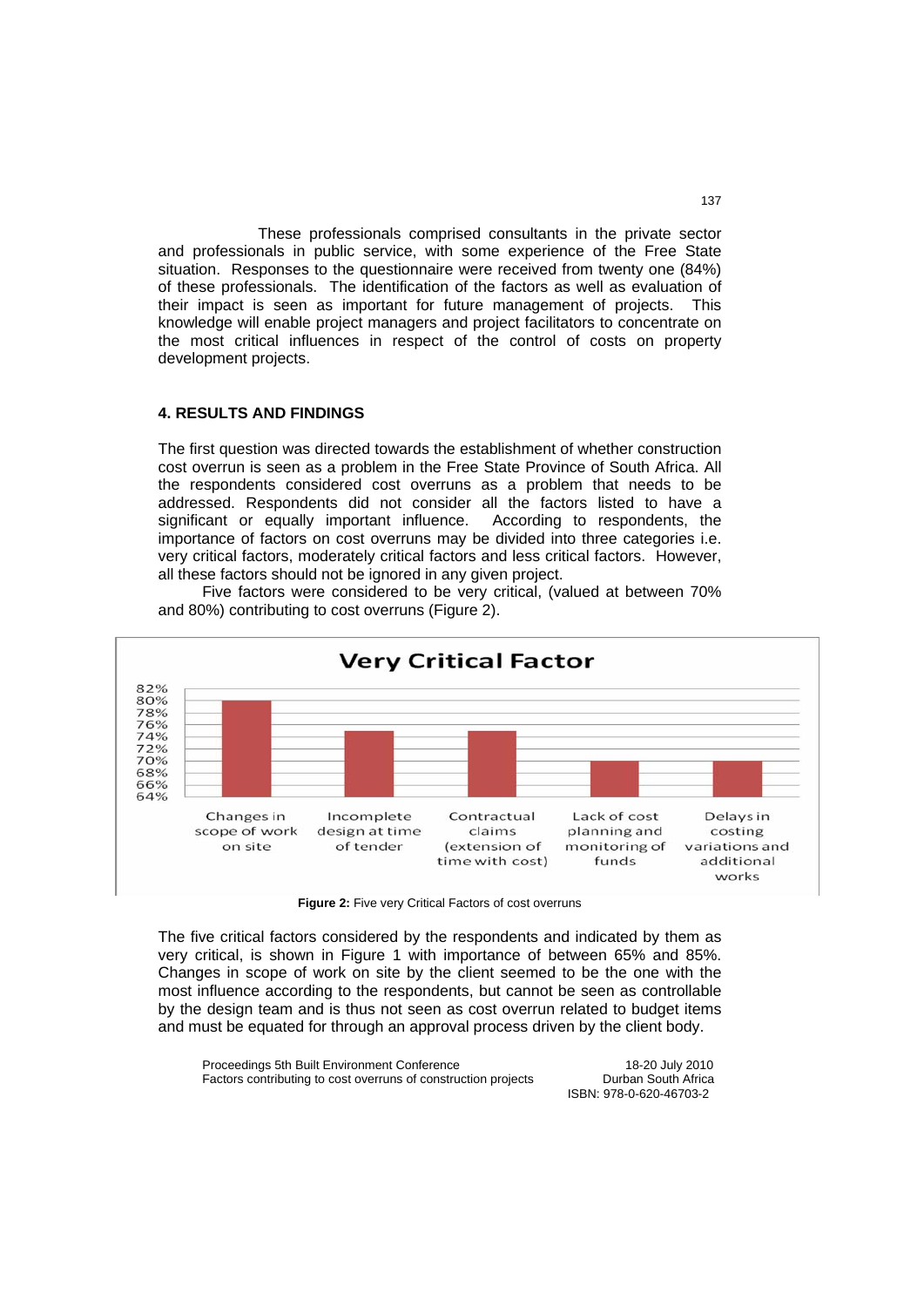One of the perennial causes of claims for additional payment are defects in the design or documentation issued for a project at the outset. Just as design may change for technical reasons there will be instances where the client's requirements may change, often for unpredicted or unanticipated reasons (Davison, 2005:18).

Figure 2 clearly shows the important influence of design, claims, lack of cost planning and delays in costing of extras. The factor, "delays in costing of variations and additional works" is not seen itself as a factor causing cost overruns, but influences planning related to budgets because of the lack of timeous information.

Figure 3a & 3b shows the moderately critical factors of cost overruns as considered by the respondents. (50% to 64% importance)



Figure 3a shows factors directly influencing cost

**Figure 3a:** Moderately Critical Factors of cost overruns (factors directly influencing cost)

**Figure 3b:** shows factors influencing cost information

Proceedings 5th Built Environment Conference<br>
Factors contributing to cost overruns of construction projects Durban South Africa Factors contributing to cost overruns of construction projects

ISBN: 978-0-620-46703-2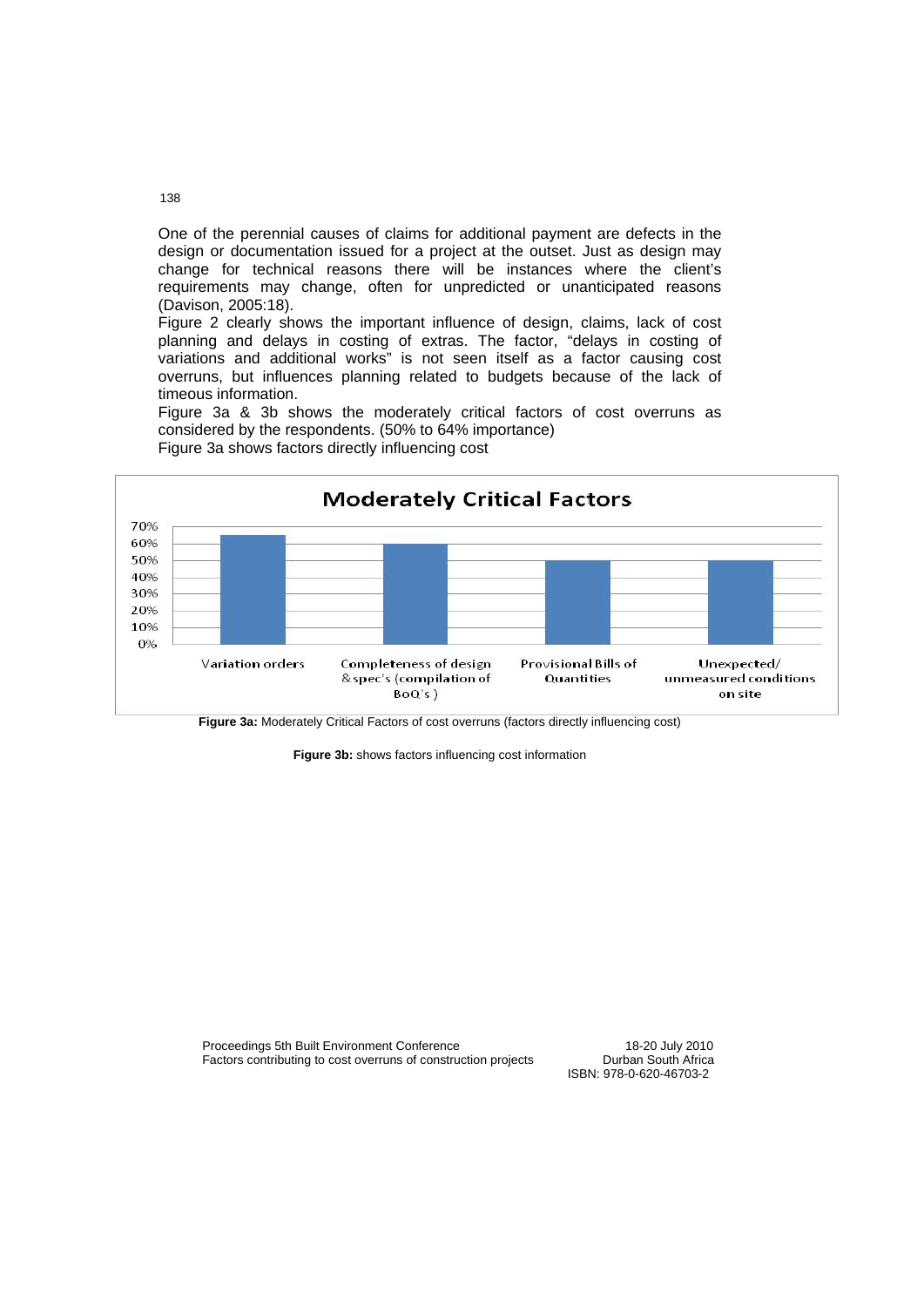

**Figure 3b:** Moderately Critical Factors of cost overruns (factors influencing cost information)

Classifying the various influencing factors under the above categories, narrows the problem and helps to deal with it more effectively. In these categories the responses were grouped between 50% and 64%, and were regarded as moderately critical with the variation orders scoring 65% in this category. It is not realistic however to believe that all the factors that influence cost overruns can be brought under control.

Figure 3 must be considered carefully because it may be divided into two categories; Figure 3a contains the factors that directly influence costs, and Figure 3b the factors that influence cost information.

In respect of factors influencing costs and therefore cost overruns the following factors are seen as fundamentally important:

- Variation orders: If variation is caused by change of scope or clients' changes then it becomes a budget change decision and cannot be seen as a cost overrun item in the "unexpected" category.
- Provisional Bills of Quantities: The effect of provision of quantities may cause cost overruns where to original quantities were under evaluated.
- Unexpected conditions caused by lack of prior investigation or natural influences.
- Completeness of design and specification is most important especially when Figure 1, results are considered. Important factors influencing the availability of information are:
- Delays in issuing information to the contractor
- CIDB ratings
- Cost reporting
- **Communication**

Proceedings 5th Built Environment Conference<br>
Factors contributing to cost overruns of construction projects Durban South Africa Factors contributing to cost overruns of construction projects

ISBN: 978-0-620-46703-2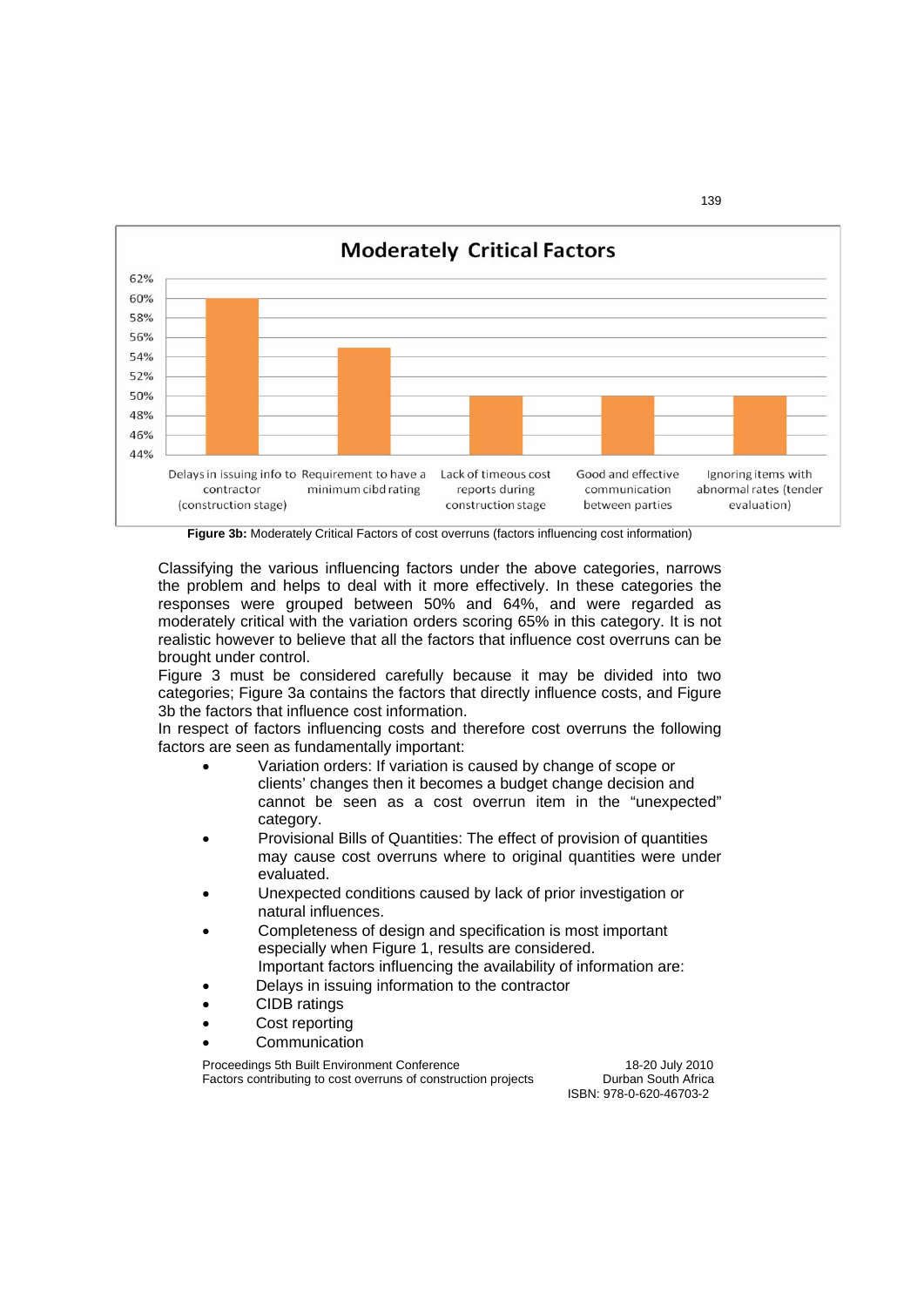• Ignorance of abnormal rates: However if rates that are too high are ignored and items so priced are increased in number or volume cost overruns will occur.



**Figure 4:** shows the less critical factors of cost overruns.

**Figure 4:** Less Critical Factors of cost overruns

In the less critical categories, the respondent's responses were grouped between 0% and 50%. These less critical factors indicated clarity of drawings and documentation as scoring 45%. On any given project, the factors under this category should be considered before dismissing them as insignificant. All these factors do contribute to cost overruns although the impact is minimal. It is however important to note that the adjustment to preliminaries and increases in respect of provisional sums due to under estimation may become critical if not planned and controlled well and are dependent on time and value rated pricing of the preliminaries bill.

## **5. CONCLUSION**

It may be seen that most of the above factors, emanate from actions and omissions by both the client and the professional team. In this regard the first step towards minimising cost overruns may be to deal with the human factors first. The factors that were studied make it difficult to control cost overruns during the construction stage alone. Instead, there should be sufficient planning of the project at the inception stage. Drawings and other tender documents should be well detailed before going out to tender Chimwaso, (2000).

If imperfect techniques, inadequate data, and lack of experience were main explanations of the underestimations, we would expect an improvement in forecasting accuracy over time. Underestimating the costs of a given project leads to a falsely high benefit-cost ratio for that project, which in turn leads to two problems. First, the project may be started despite the fact that it is not economically viable. Or, secondly, it may be started instead of another project that would have yielded higher returns had the actual costs of both projects been

Proceedings 5th Built Environment Conference<br>
Factors contributing to cost overruns of construction projects Durban South Africa Factors contributing to cost overruns of construction projects

ISBN: 978-0-620-46703-2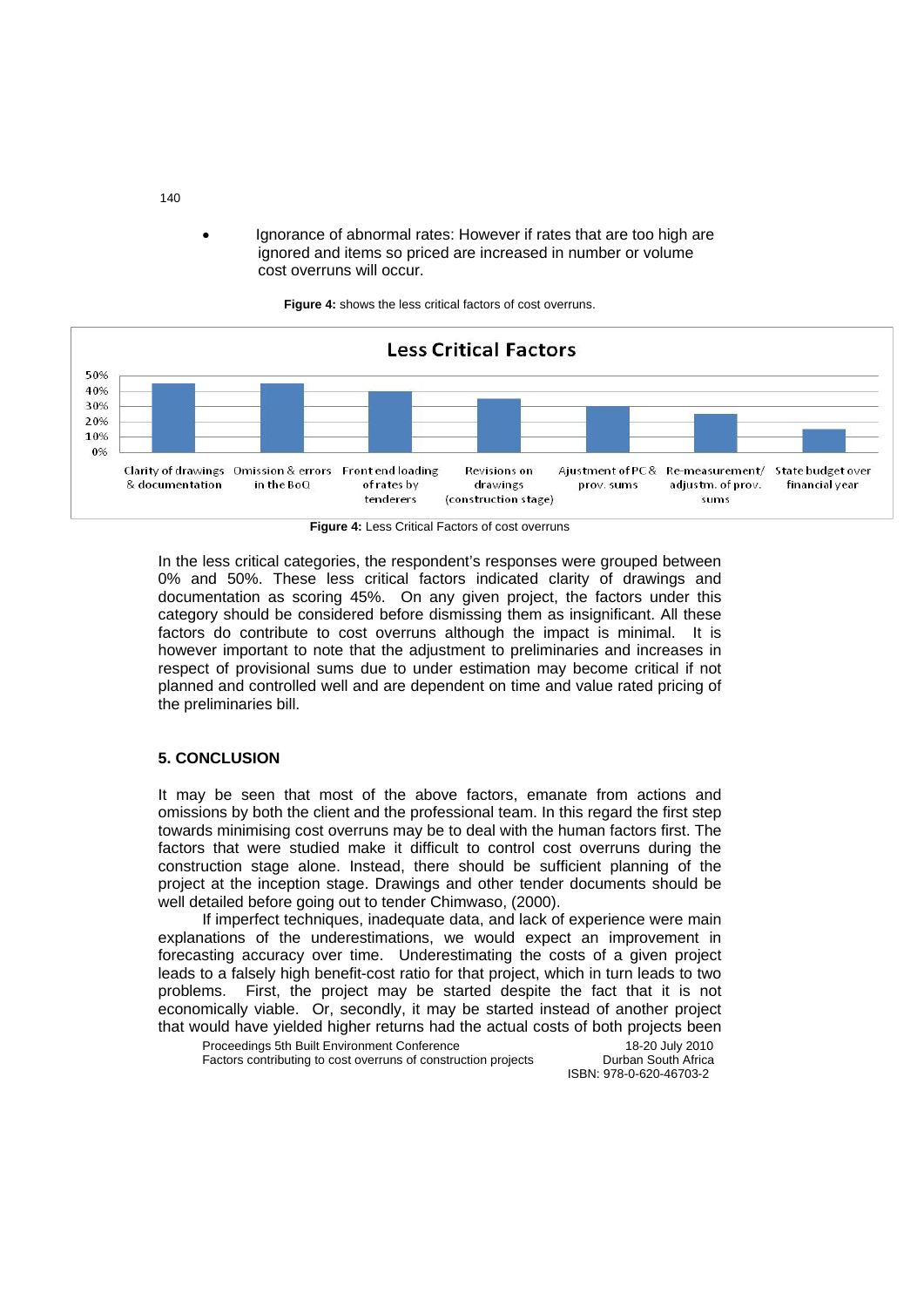known. Cost underestimation cannot be explained by error and seems to be best explained by strategic misrepresentation, i.e. lying, which is defined in the conventional fashion as making a statement intended to deceive others.

In conclusion, the factors that influence cost overruns have been identified and ranked in order of significance. These factors have further been classified into categories, to help deal with them effectively. The three categories are: very critical factors, moderately critical factors and less critical factors. However it is important to note that some factors cause cost overruns and others cause only the lack of information to enable parties to act upon timeously.

From the results of the questionnaire, it can be deduced that public sector projects in the Free State Province of South Africa, like in any other developing countries, are not free from cost overruns. It is still evident that:

- Cost overruns appears to be a global phenomenon
- Cost overrun appear to be more pronounced in developing nations
- Cost overrun has not decreased over the past 70 years. No learning seems to take place
- Cost underestimation and overrun cannot be explained by error and seem to be best explained by strategic misrepresentation, namely, lying with a view to getting projects started (Flyvberg, Holm and Buhl, 2004:3-4).

#### **6. RECOMMENDATIONS**

From the above findings the following recommendations are seen as applicable:

- 1. Client involvement is critical and client (employers) must recognise the importance of their influence on the effectiveness of cost planning and cost control. The design team cannot budget for items that are still in the clients' mind that are added to the project during the construction phase.
- 2. The budget must be updated when external influences like additions and variations are implemented by the employer and should not be seen by them then as cost overruns, unfortunately this perception is still present.
- 3. There is a need to identify the factors that may influence cost overruns and deal with them from the inception stage of each project. This will decrease the occurrence of cost overruns.
- 4. Since design changes may be a result of insufficient planning, a careful study should be done to determine the appropriate time scale in which to produce designs and other tender documents. This will help improve the quality of tender documents and lessen changes during the construction stage.

 The implementation of a discipline involving a formal budget control, cost planning and cost control regime is seen as an important process to limit cost overruns of construction projects. Unfortunately formalisation of such a regime is

| Proceedings 5th Built Environment Conference                   | 18-20 July 2010         |
|----------------------------------------------------------------|-------------------------|
| Factors contributing to cost overruns of construction projects | Durban South Africa     |
|                                                                | ISBN: 978-0-620-46703-2 |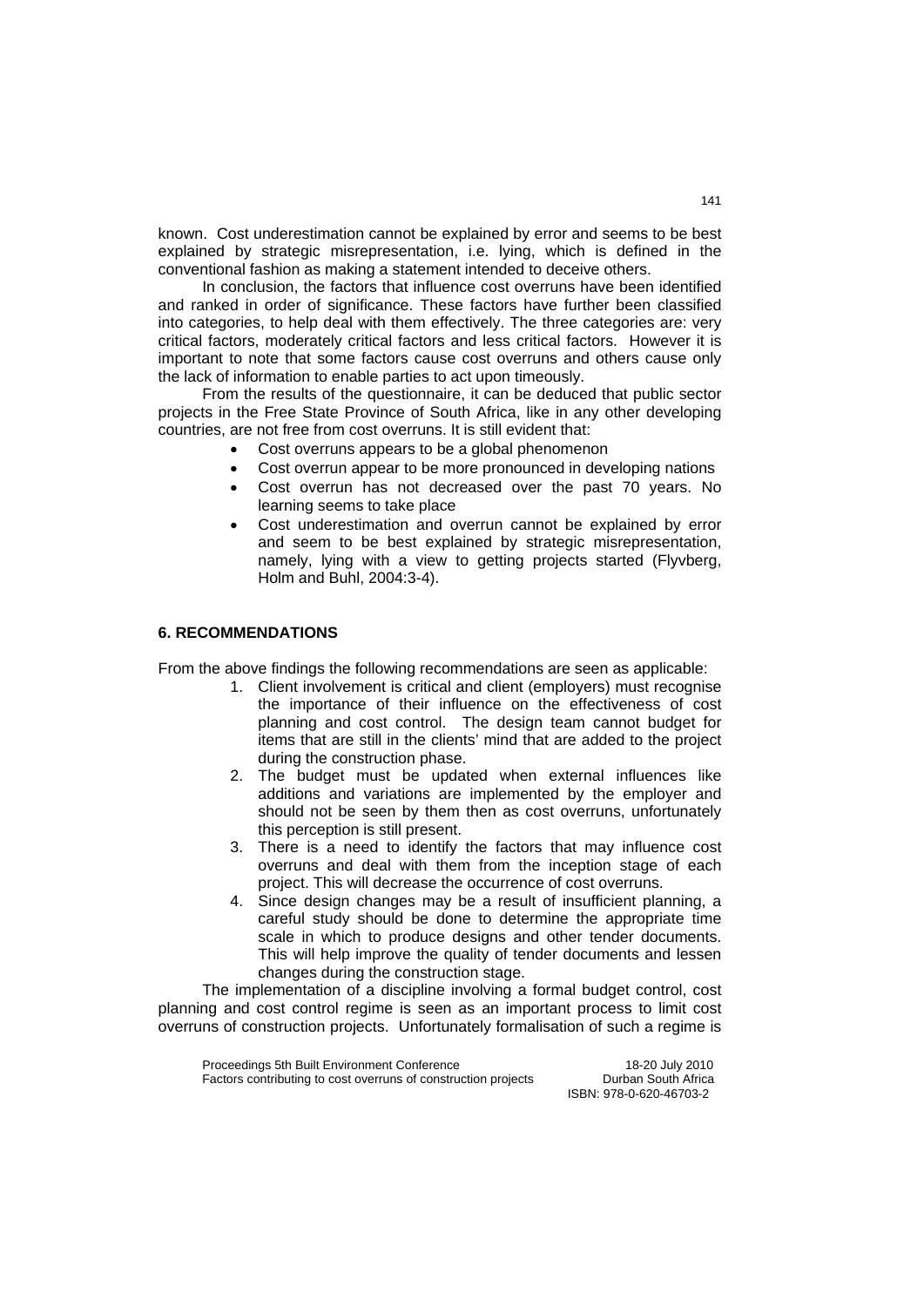currently not seen as an important priority in relation to a government project as it is not implemented well by design teams.

## **7. REFERENCES**

Chimwaso, D.K. (2000) *An evaluation of cost performance of public projects:* A case of Botswana, Proceedings of the 2<sup>nd</sup> International Conference of the CIB Task Group TG 29 on Construction Developing Countries, Gabarone, Botswane,

November, pp 81-91

Davie, L. 2010. Soccer City: an architect's dream. [online]. Available from: <URL: http://www.joburg.org.za/index2.php?option=com\_content&task=view&id=4830&p o> [Accessed: 1 March 2010].

 Davison, R.P. (2005) *Evaluating Contract Claims.* Blackwell Publishing, U.K. Flanagan, R and Tate, B. (1997) *Cost control in building design.* Blackwell Science, Oxford, UK.

Flyvbjerg, B., Holm, M. K. S., & Buhl, S. L. (2002). Cost underestimation in public works projects: Error or lie? *Journal of the American Planning Association*, *68*(3), 279–295.

Flyvbjerg, B., Holm, M. K. S., & Buhl, S. L. (2003). How common and how large are cost overruns in transport infrastructure projects? *Transport Reviews*, *23*(1), 71–88.

Flyvbjerg, B., Holm, M. K. S., & Buhl, S. L. (2004). What causes cost overrun in transport infrastructure projects? *Transport Reviews*, *24*(1), 3–18.

Flyvbjerg, B. (2005). Policy and Planning for large Infrastructure Projects: Problems, Causes, Cures, World Bank Policy Working Paper No. 3781, December 2005.

Flyvbjerg, B. (2007). Cost Overruns and Demand Shortfalls in Urban Rail and Other Infrastructure. *Transportation Planning and Technology*, February 2007 Vol. 30, No. 1, pp. 9\_30

Flyvbjerg, B., Garbuio, M., and Lovallo, D. (2009). Delusion and deception in large

 infrastructure projects: two models for explaining and preventing executive disaster. *California Management Review*, **51**(2), pp.170-193.

Kirkham, R. (2007) Ferry and Brandon's cost planning of buildings. Blackwell Publishing, U.K.

Lee, J.K. (2008). Cost Overrun and Cause in Korean Social Overhead Capital Projects: Roads, Rails, Airports, and Ports. Journal of Urban Planning and Development, Vol. 134, No. 2, June 2008, pp. 59-62

Love, P.E.D. Edwards, D.J., Watson, H. and Davis, P.R. (2010). Rework in civil engineering infrastructure projects: determination of cost predictors. ASCE Journal of Construction, Engineering and Management **136**(3), pp. 271-398.

Proceedings 5th Built Environment Conference<br>
Factors contributing to cost overruns of construction projects<br>
Durban South Africa Factors contributing to cost overruns of construction projects ISBN: 978-0-620-46703-2